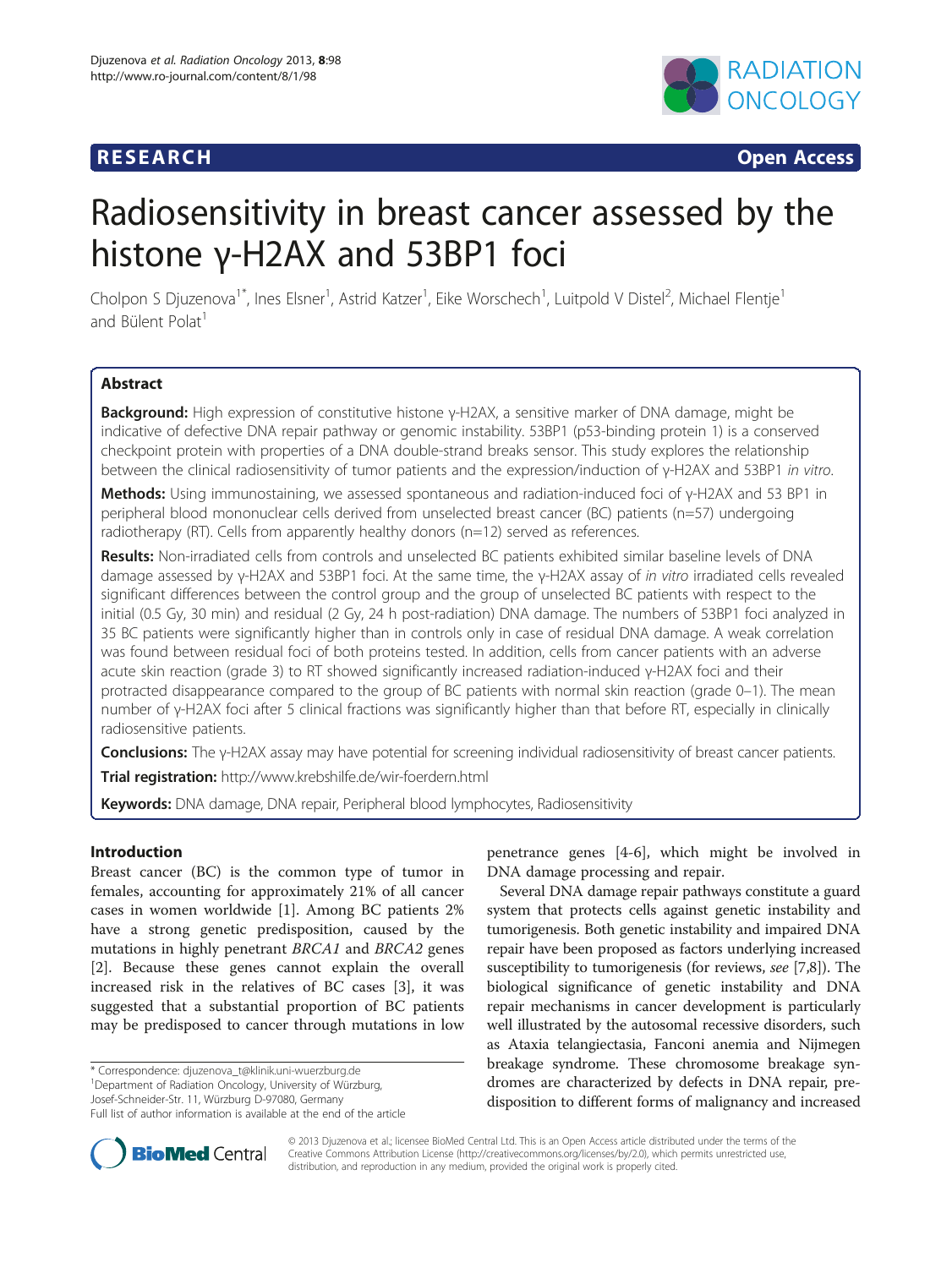radiosensitivity (for review, see [\[9\]](#page-11-0)). Besides these rare syndromes, the deficient DNA repair capacity has been proposed to be a predisposing factor in familial BC and in some sporadic BC cases [\[10](#page-11-0)]. Genomic instability has also been described for various hereditary cancers including hereditary BC [[3,11\]](#page-11-0).

Genomic instability and DNA repair capacity have been analyzed in numerous population-based studies using a variety of assays that assess chromosomal aberrations, sister chromatid exchanges, micronuclei, DNA fragmentation by means of the Comet assay, etc. Some of these studies have revealed reduced DNA repair capacity in peripheral blood mononuclear cells (PBMCs, exposed in vitro to ionizing radiation (IR) or UV) from BC patients, as evaluated by the chromosome aberration assay [[10,12,13](#page-11-0)] as well as by the micronucleus test [[3,6,14\]](#page-11-0). In addition, histone γ-H2AX can serve as a further useful marker of DNA integrity and repair [\[15](#page-11-0)]. As shown by [[16](#page-11-0)], constitutive expression of histone  $\gamma$ -H2AX may indicate disruption of the DNA damage repair pathway and/or genetic instability. In that study, the authors have observed a subset of patients with triple negative breast cancer based on γ-H2AX positivity in the formalin fixed tumor samples and embedded breast cancer cell lines [\[16\]](#page-11-0).

Furthermore, the kinetics of formation or loss of γ-H2AX foci might be related to the efficiency of "repair" of higher order chromatin organization [[17\]](#page-11-0). By counting γ-H2AX foci in blood lymphocytes, Rübe et al. (2010) [\[18](#page-11-0)] found impaired DNA repair capacity in cells from children with tumors [\[18](#page-11-0)]. At the same time, the initial numbers of γ-H2AX foci after in vitro irradiation were found very similar among the groups studied [\[18](#page-11-0)]. Moreover, Brzozowska et al. (2012) [\[19](#page-11-0)] found, by flow cytometry, an increased expression of histone γ-H2AX in irradiated blood lymphocytes from normal donors, as compared to tumor patients [[19](#page-11-0)]. But the difference was not confirmed when γ-H2AX foci were counted by fluorescence microscopy. A series of studies [[18](#page-11-0)-[24\]](#page-11-0) used histone γ-H2AX as a marker to predict the toxicity in normal tissue during radiotherapy of tumor patients, however, with contradictory outcomes. Thus, some of the quoted studies [\[19,21](#page-11-0)-[23\]](#page-11-0) revealed no correlation between either acute or late side effects of radiation therapy (RT) and expression of histone  $γ$ -H2AX. In contrast, other workers [\[18,20](#page-11-0)] found that the disappearance of histone γ-H2AX correlated with high-grade toxicity from RT treatment. Henríquez-Hernández et al. (2011) [[24\]](#page-11-0) also suggest that lower levels of initial DNA damage may be associated with a lower risk of suffering from severe late subcutaneous toxicity [[24\]](#page-11-0).

Despite extensive studies into the relationship between cellular radiation tests, cancer risk and clinical radiation reaction, a general opinion has not yet been formed. The

discrepancies cited above prompted us to explore whether the histone  $γ$ -H2AX assay is able to predict the clinical radiation reaction of BC patients and to discriminate them from healthy subjects. We examined both baseline and radiation-induced DNA damage in PBMCs from a group of 57 unselected BC patients compared with a group of healthy subjects (n=12). PBMCs from a small group (n=6) of BC patients with an adverse early skin reaction to radiotherapy have also been retrospectively analyzed. In addition to γ-H2AX, we analyzed the foci of 53BP1 (p53-binding protein 1), a well-known sensor protein of DNA damage [\[25\]](#page-11-0). DNA double-strand breaks (DSB) attract the 53BP1 protein to the surrounding chromatin, where the 53BP1 is recruited by methylated H3 Lys 79 and signals chromatin/DNA damage [[25](#page-11-0)] in a γ-H2AX-dependent manner.

# Materials and methods

# Subjects

The assay was performed on PBMCs isolated from two groups of individuals: (1) a group (n=57) of unselected BC patients who were prospectively involved in the study and their blood samples were collected before and during (72 h after 5 clinical fractions) clinical radiation; and (2) a group of apparently healthy donors (n=12), mainly hospital personal. To our knowledge, none of the healthy controls was previously exposed to radiation. All patients and healthy donors were asked to complete a questionnaire on their medical histories and lifestyles, including genetic diseases, medication, alcohol consumption, smoking (Additional file [1:](#page-10-0) Tables S1 and S2). Tumor stage (Additional file [1:](#page-10-0) Table S1) was determined according to the standard TNM criteria. This evaluation yielded 3, 37, 15, 1, and 1 case(s) scored as stage DCIS, T1, T2, T3, and T4, respectively (Additional file [1:](#page-10-0) Table S2). Tumor patients receiving chemotherapy during RT were excluded. The study was approved by the University of Würzburg Ethics Committee and all patients and donors gave informed written consent.

RT treatment of cancer patients was performed by means of a 6 MV linear accelerator (Siemens Concord, CA, USA) at a dose rate of 2 Gy/min. All BC patients received a tangential irradiation of the whole breast, with lateral and medial wedge fields. The regimen comprised a total dose of 50 or 60 Gy with a fractionation dose of 2 Gy five times a week. The early skin reaction to RT developing in the skin within the radiation field of the breast was controlled at the end of RT and used as an indicator for clinical radiosensitivity according RTOG score [\[26](#page-11-0)].

# Blood sampling and isolation of cells

PBMCs were separated from the heparinized blood samples by density-gradient centrifugation using Ficoll-Histopaque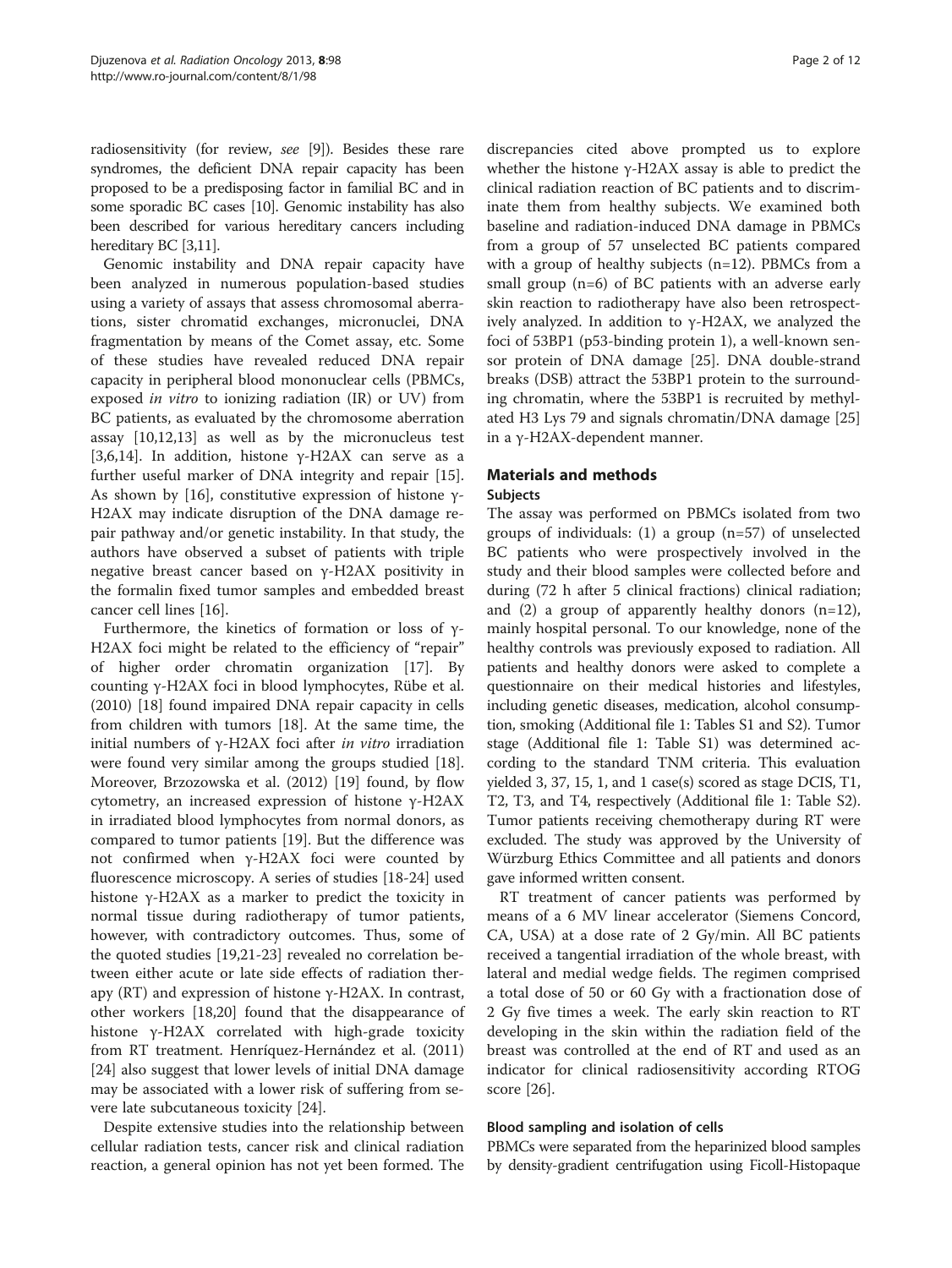<span id="page-2-0"></span>1077 (Sigma 1077–1, Deisenhofen, Germany) according to the manufacturer's instructions. PBMCs were washed twice with  $Ca^{2+}$ - and  $Mg^{2+}$ -free physiological phosphate-buffered saline (PBS, Sigma D-8537) and finally resuspended in the RPMI 1640 (Sigma R-8758) supplemented with 10% FBS, glutamine (1 mM), and penicillin-streptomycin (100 U/ml and 100 μg/ml, respectively), hereafter denoted as complete growth medium (CGM), and incubated at 37°C in a humidified atmosphere enriched with  $5\%$  CO<sub>2</sub> until irradiation.

# In vitro X-ray irradiation

The final cell density of isolated PBMCs was adjusted to  $1 \times 10^6$  cells/ml and the samples were placed at 37°C in a 5%  $CO<sub>2</sub>$  incubator. X-irradiation (0.5 and 2 Gy) was performed using a 6 MV Siemens linear accelerator (Siemens Concord, CA, USA) at a dose rate of 2 Gy/min.

# Immunofluorescence staining

A cell aliquot (2-3  $\times$  10<sup>5</sup>) of control or irradiated cells was cytocentrifuged at various time points after IR on a glass slide and fixed for 15 min in ice-cold methanol, and then for 1 min in 100% acetone at −20°C. Slides were washed three times for 5 min in PBS and blocked with 4% FBS-PBS for 1 h at room temperature [\[27](#page-11-0)]. Blindly coded slides were incubated overnight at 4°C with either anti-phospho-histone H2AX (Millipore, Schwalbach, Germany, # 05–636), or anti-53BP1 (Novus Biologicals, Cambridge, UK, NB 100–304) antibodies followed by incubation with respective secondary antibodies conjugated with Alexa Fluor 488 or 594 nm. Slides were counterstained with 0.2 μg/ml of DAPI (4',6'-diamidino-2-phenylindole) in antifade solution

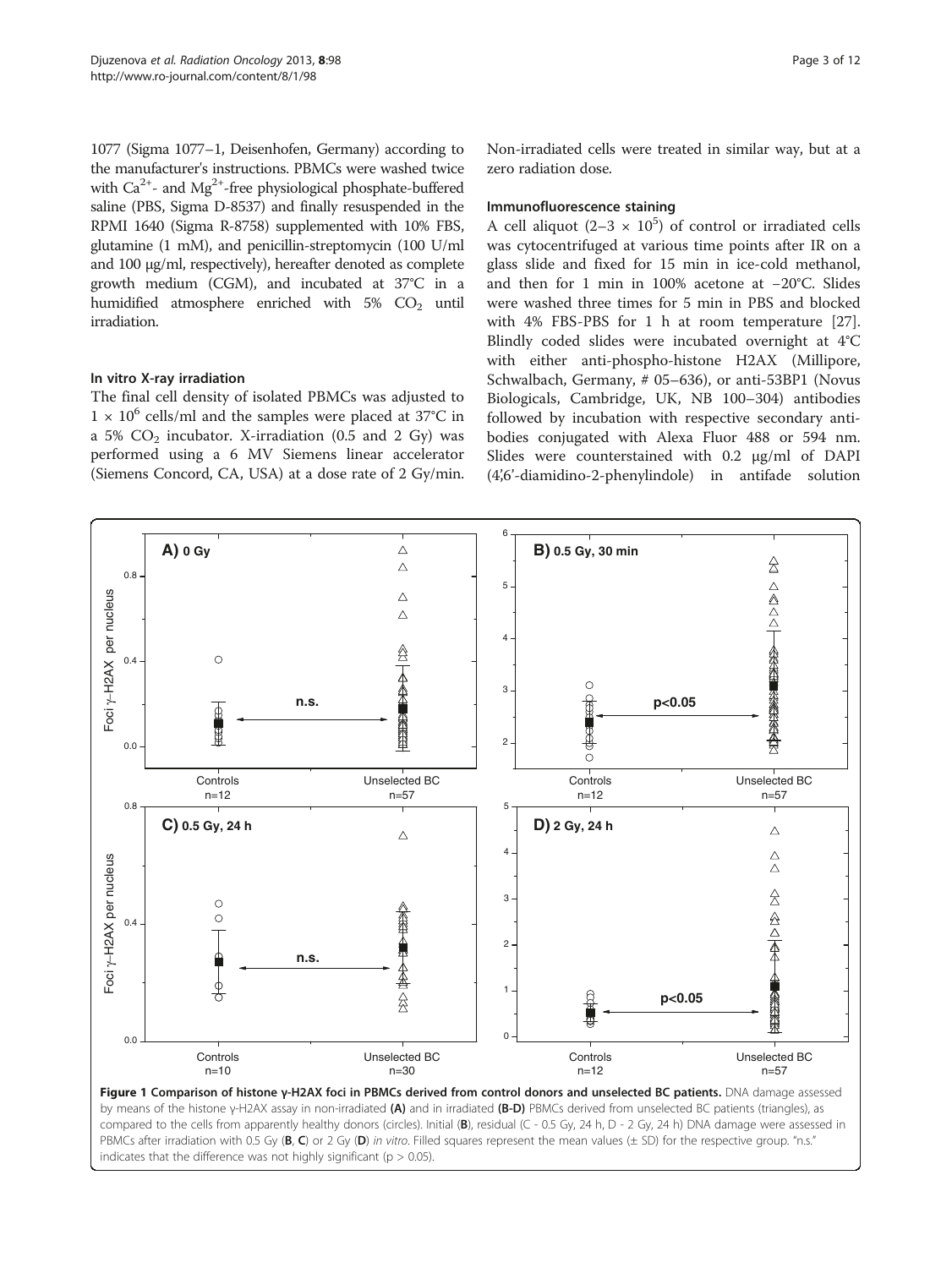<span id="page-3-0"></span>Table 1 DNA damage measured by the histone γ-H2AX in PBMCs isolated from blood of apparently healthy donors (N) and unselected breast cancer (BC) patients after exposure to 0.5 or 2 Gy of X-irradiation in vitro\* or after 5 clinical fractions (BC patients)

| Subject <sup>a</sup>          | Age<br>(years) | Sex | Clinical status with respect to cancer, skin<br>reaction to RT <sup>b</sup> | 0 Gy | 0.5 Gy,<br>30' | 0.5 Gy,<br>24 h | 2 Gy,<br>24 h | 72 h after 5 clinical<br>fractions |
|-------------------------------|----------------|-----|-----------------------------------------------------------------------------|------|----------------|-----------------|---------------|------------------------------------|
| Apparently healthy donors     |                |     |                                                                             |      |                |                 |               |                                    |
| $N-1$                         | 27             | F   | n.d.                                                                        | 0.02 | 3.11           |                 | 0.94          |                                    |
| $N-2$                         | 28             | F   | n.d.                                                                        | 0.04 | 2.60           |                 | 0.86          |                                    |
| $N-3$                         | 29             | F   | n.d.                                                                        | 0.13 | 1.94           | 0.29            | 0.55          |                                    |
| $N-4$                         | 58             | F   | n.d.                                                                        | 0.07 | 2.00           | 0.28            | 0.41          |                                    |
| $N-5$                         | 58             | F   | n.d.                                                                        | 0.15 | 2.86           | 0.47            | 0.39          |                                    |
| $N-6$                         | 65             | F   | n.d.                                                                        | 0.12 | 2.73           | 0.42            | 0.74          |                                    |
| $N-7$                         | 56             | F   | n.d.                                                                        | 0.05 | 1.72           | 0.15            | 0.28          |                                    |
| $N-8$                         | 48             | F   | n.d.                                                                        | 0.41 | 2.67           | 0.28            | 0.60          |                                    |
| $N-9$                         | 41             | F   | n.d.                                                                        | 0.17 | 2.49           | 0.29            | 0.37          |                                    |
| $N-10$                        | 44             | F   | n.d.                                                                        | 0.07 | 2.09           | 0.19            | 0.34          |                                    |
| $N-11$                        | 48             | F   | n.d.                                                                        | 0.08 | 2.33           | 0.15            | 0.47          |                                    |
| $N-12$                        | 43             | F   | n.d.                                                                        | 0.10 | 2.23           | 0.19            | 0.36          |                                    |
| Mean                          | 45             |     |                                                                             | 0.12 | 2.40           | 0.27            | 0.53          |                                    |
| $±$ SD                        | 12             |     |                                                                             | 0.10 | 0.40           | 0.10            | 0.21          |                                    |
| <b>Breast cancer patients</b> |                |     |                                                                             |      |                |                 |               |                                    |
| $BC-01$                       | 59             | F   | BC, grade 3                                                                 | 0.70 | 3.29           |                 | 2.59          | 0.32                               |
| $BC-02$                       | 63             | F   | BC, grade 1                                                                 | 0.62 | 2.39           |                 | 2.93          | 0.57                               |
| $BC-03$                       | 45             | F   | BC, grade 0                                                                 | 0.92 | 2.87           |                 | 3.93          | 0.67                               |
| $BC-04$                       | 73             | F   | BC, grade 3                                                                 | 0.42 | 4.50           |                 | 2.61          | 0.66                               |
| $BC-05$                       | 57             | F   | BC, grade 1                                                                 | 0.07 | 5.48           |                 | 2.50          | 0.49                               |
| $BC-06$                       | 50             | F   | BC, grade 1                                                                 | 0.27 | 4.77           |                 | 1.72          | 0.56                               |
| $BC-07$                       | 63             | F   | BC, grade 2                                                                 | 0.46 | 5.32           |                 | 3.65          | 0.75                               |
| <b>BC-08</b>                  | 70             | F   | BC, grade 2                                                                 | 0.84 | 5.49           |                 | 4.47          | 0.64                               |
| $BC-12$                       | 61             | F   | BC, grade 3                                                                 | 0.25 | 4.71           |                 | 2.26          | 0.57                               |
| $BC-13$                       | 55             | F   | BC, grade 3                                                                 | 0.32 | 5.34           |                 | 3.11          | 0.83                               |
| $BC-14$                       | 54             | F   | BC, grade 2                                                                 | 0.14 | 3.75           |                 | 1.18          | 0.19                               |
| $BC-20$                       | 52             | F   | BC, grade 1                                                                 | 0.32 | 3.77           |                 | 1.95          | 1.06                               |
| $BC-23$                       | 51             | F   | BC, grade 1                                                                 | 0.12 | 2.67           |                 | 2.25          | 0.77                               |
| $BC-25$                       | 41             | F   | BC, grade 0                                                                 | 0.44 | 4.99           |                 | 1.27          | 0.30                               |
| $BC-26$                       | 63             | F   | BC, grade 1                                                                 | 0.21 | 3.62           |                 | 1.92          | 0.35                               |
| $BC-27$                       | 71             | F   | BC, grade 1                                                                 | 0.14 | 3.31           |                 | 0.92          | 0.57                               |
| $BC-28$                       | 42             | F   | BC, grade 0                                                                 | 0.10 | 4.29           |                 | 1.29          | 0.35                               |
| <b>BC-29</b>                  | 74             | F   | BC, grade 1                                                                 | 0.22 | 3.7            |                 | 1.12          | 0.28                               |
| $BC-30$                       | 46             | F   | BC, grade 2                                                                 | 0.05 | 3.39           |                 | 0.77          | 0.32                               |
| $BC-31$                       | 56             | F   | BC, grade 2                                                                 | 0.01 | 1.95           |                 | 0.95          | 0.27                               |
| $BC-32$                       | $44$           | F   | BC, grade 2                                                                 | 0.08 | 2.98           |                 | 1.08          | 0.28                               |
| $BC-33$                       | 41             | F   | BC, grade 3                                                                 | 0.19 | 3.43           |                 | 0.92          | 0.29                               |
| $BC-34$                       | 38             | F   | BC, grade 2                                                                 | 0.10 | 3.22           |                 | 0.86          | 0.28                               |
| $BC-35$                       | 77             | F   | BC, grade 2                                                                 | 0.07 | 3.23           |                 | 0.91          | 0.06                               |
| $BC-36$                       | 70             | F   | BC, grade 1                                                                 | 0.06 | 2.72           |                 | 0.81          | 0.18                               |
| $BC-37$                       | 64             | F   | BC, grade 0                                                                 | 0.03 | 2.90           |                 | 0.48          | 0.19                               |
| $BC-38$                       | 73             | F   | BC, grade 1                                                                 | 0.08 | 2.37           |                 | 0.48          | 0.20                               |
| <b>BC-39</b>                  | 55             | F   | BC, grade 1                                                                 | 0.01 | 2.05           | 0.13            | 0.31          | 0.43                               |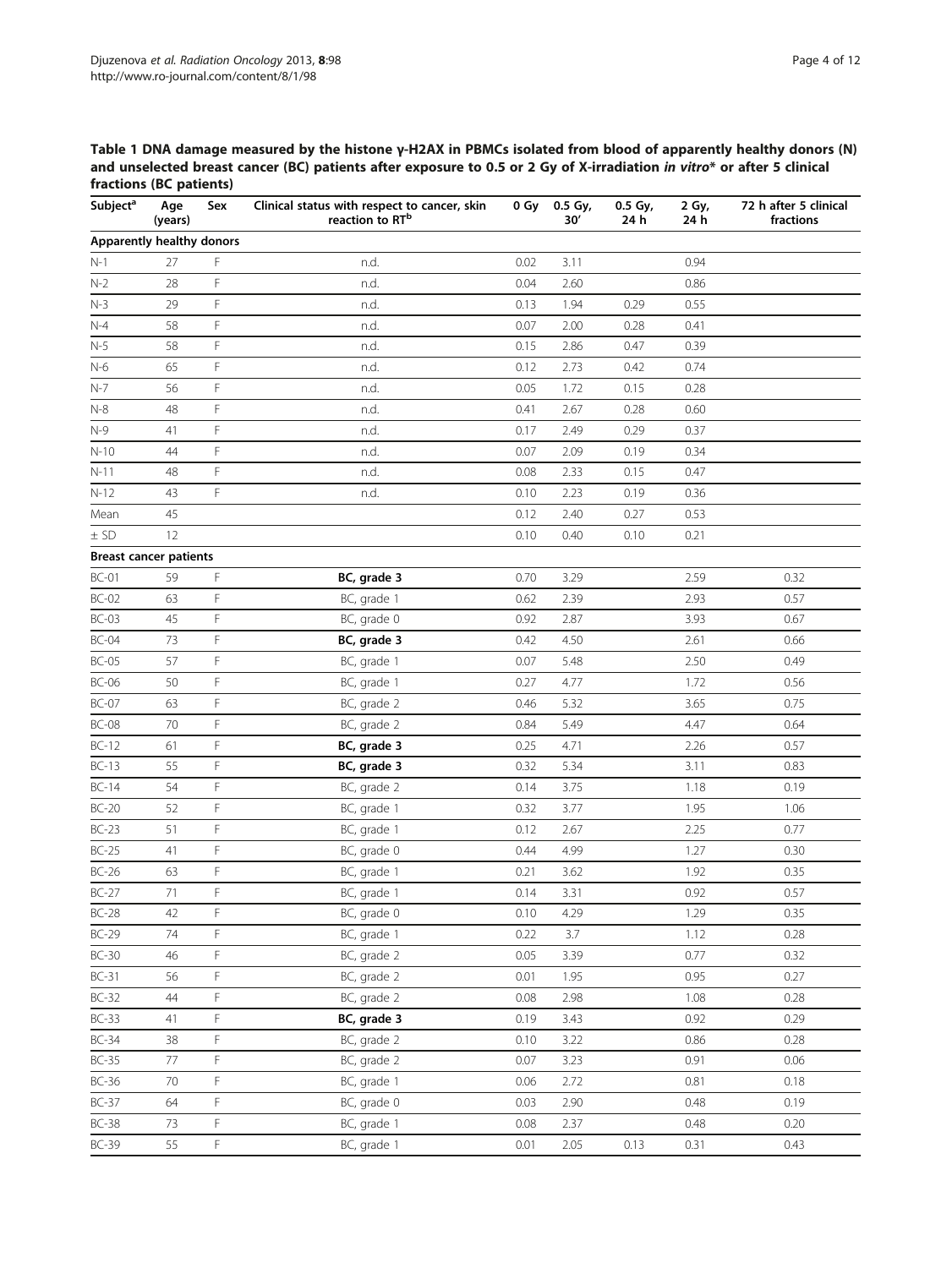Table 1 DNA damage measured by the histone γ-H2AX in PBMCs isolated from blood of apparently healthy donors (N) and unselected breast cancer (BC) patients after exposure to 0.5 or 2 Gy of X-irradiation in vitro\* or after 5 clinical fractions (BC patients) (Continued)

| $BC-40$      | 77 | F | BC, grade 2 | 0.05 | 2.24 | 0.11 | 0.15 | 0.34 |
|--------------|----|---|-------------|------|------|------|------|------|
| $BC-41$      | 54 | F | BC, grade 1 | 0.09 | 2.11 | 0.31 | 0.39 | 0.38 |
| $BC-42$      | 49 | F | BC, grade 1 | 0.01 | 2.05 | 0.15 | 0.40 | 0.34 |
| $BC-43$      | 62 | F | BC, grade 2 | 0.05 | 1.99 | 0.43 | 0.62 | 0.57 |
| <b>BC-44</b> | 59 | F | BC, grade 1 | 0.04 | 2.54 | 0.41 | 0.75 | 0.18 |
| $BC-45$      | 51 | F | BC, grade 1 | 0.02 | 2.81 | 0.40 | 0.64 | 0.24 |
| $BC-46$      | 62 | F | BC, grade 1 | 0.32 | 3.58 | 0.70 | 0.28 | 0.32 |
| $BC-47$      | 30 | F | BC, grade 2 | 0.22 | 3.27 | 0.41 | 0.24 | 0.18 |
| <b>BC-48</b> | 71 | F | BC, grade 2 | 0.26 | 3.48 | 0.46 | 0.59 | 0.51 |
| <b>BC-49</b> | 46 | F | BC, grade 2 | 0.18 | 3.15 | 0.38 | 0.60 | 0.30 |
| $BC-50$      | 48 | F | BC, grade 3 | 0.13 | 3.34 | 0.33 | 0.31 | 0.34 |
| $BC-51$      | 57 | F | BC, grade 1 | 0.09 | 2.63 | 0.39 | 0.34 | 0.41 |
| $BC-52$      | 62 | F | BC, grade 2 | 0.09 | 2.54 | 0.25 | 0.36 | 0.31 |
| <b>BC053</b> | 68 | F | BC, grade 2 | 0.09 | 2.23 | 0.20 | 0.34 | 0.16 |
| $BC-54$      | 37 | F | BC, grade 1 | 0.14 | 2.28 | 0.25 | 0.47 | 0.4  |
| $BC-55$      | 67 | F | BC, grade 1 | 0.08 | 2.73 | 0.41 | 0.4  | 0.27 |
| $BC-57$      | 55 | F | BC, grade 1 | 0.11 | 2.68 | 0.3  | 0.76 | 0.38 |
| <b>BC-58</b> | 62 | F | BC, grade 1 | 0.06 | 2.62 | 0.31 | 0.6  | 0.32 |
| <b>BC-59</b> | 55 | F | BC, grade 1 | 0.07 | 1.85 | 0.22 | 0.41 | 0.36 |
| <b>BC-60</b> | 65 | F | BC, grade 2 | 0.11 | 3.32 | 0.42 | 0.54 | 0.43 |
| $BC-61$      | 54 | F | BC, grade 2 | 0.04 | 2.09 | 0.25 | 0.52 | 0.43 |
| $BC-62$      | 53 | F | BC, grade 2 | 0.06 | 0.06 | 0.19 | 0.14 | 0.38 |
| $BC-63$      | 69 | F | BC, grade 1 | 0.09 | 2.65 | 0.34 | 0.59 | 0.4  |
| $BC-64$      | 81 | F | BC, grade 1 | 0.1  | 2.65 | 0.39 | 0.36 | 0.27 |
| $BC-65$      | 38 | F | BC, grade 2 | 0.15 | 2.01 | 0.31 | 0.67 | 0.31 |
| <b>BC-66</b> | 77 | F | BC, grade 1 | 0.14 | 2.29 | 0.3  | 0.64 | 0.27 |
| $BC-67$      | 48 | F | BC, grade 1 | 0.14 | 2.61 | 0.45 | 0.71 | 0.36 |
| <b>BC-68</b> | 49 | F | BC, grade 2 | 0.1  | 2.48 | 0.22 | 0.53 | 0.27 |
| BC-69        | 51 | F | BC, grade 1 | 0.26 | 2.25 | 0.2  | 0.53 | 0.16 |
| Mean         | 57 |   |             | 0.18 | 3.07 | 0.32 | 1.11 | 0.39 |
| $\pm$ SD     | 12 |   |             | 0.19 | 1.04 | 0.12 | 1.01 | 0.19 |

\*Each indicated DNA damage parameter represents the mean value obtained on the cells from a given individual. Bold fonts indicate the unselected BC patients who revealed an adverse acute skin reaction to RT;

<sup>a</sup>Case number was according to our files;

b Early skin reaction according RTOG score (Cox et al., 1995) [[26](#page-11-0)]. RTOG grade: 1 - follicular, faint or dull erythema, dry desquamation; 2 - tender or bright erythema, moderate edema; 3 - confluent, moist desquamation, pitting edema; 4 - ulceration, haemorrhage, necrosis.

Abbreviations used: N, normal; BC, breast cancer; F, female; n.d., not determined.

(1.5% N-propyl-gallate, 60% glycerol in PBS) and examined using a Leica DMLB epifluorescence microscope (at a 1000x magnification) coupled to a cooled CCD camera (ColorView 12, Olympus Biosystems, Hamburg, Germany). Camera control and image acquisition were done with image analysis software (Olympus Biosystems, Hamburg, Germany). The foci were counted by eye in 500 cells per each treatment condition, no threshold for γ-H2AX or 53BP1 was set. The cells with apoptotic morphologies or cells with bright nuclei (intense, complete coverage of the nuclei with foci staining) were excluded from the analyses.

Because the wide-field microscopic setup used here does not allow three-dimensional microscopy with Z-planning, two-dimensional images were captured from the focal plane.

### **Statistics**

Data are presented as mean  $(\pm S_D)$ . Mean values were compared by the Student's t-test or one way ANOVA. The threshold of statistical significance was set at  $p < 0.05$ . Statistics was performed with the program Origin 8.5 (Microcal, Northampton, MS, USA).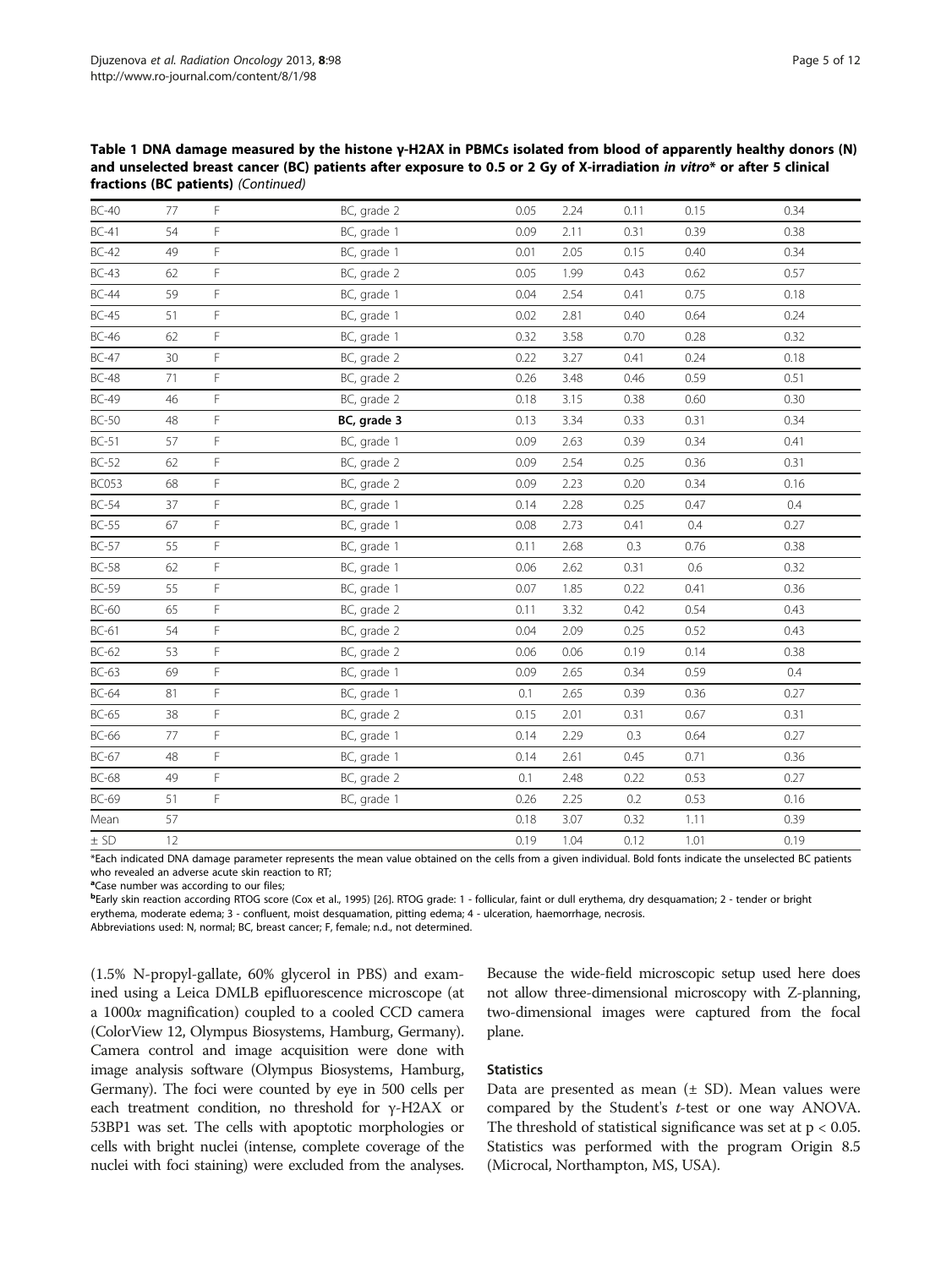<span id="page-5-0"></span>Table 2 DNA damage measured by 53BP1 in PBMCs isolated from blood of apparently healthy donors (N) and unselected breast cancer (BC) patients after exposure to 0.5 or 2 Gy of X-irradiation in vitro\* or after 5 clinical fractions (BC patients)

| Subject <sup>a</sup> | Age (years)                   | Sex | Clinical status with respect to<br>cancer, skin reaction to RT <sup>b</sup> | 0 Gy    | 0.5 Gy, 30' | 0.5 Gy, 24 h | 2 Gy, 24 h | 72 h after 5<br>clinical fractions |
|----------------------|-------------------------------|-----|-----------------------------------------------------------------------------|---------|-------------|--------------|------------|------------------------------------|
|                      | Apparently healthy donors     |     |                                                                             |         |             |              |            |                                    |
| $N-3$                | 29                            | F   | n.d.                                                                        | 0.71    | 2.47        | 0.99         | 1.47       |                                    |
| $N-4$                | 58                            | F   | n.d.                                                                        | 0.68    | 2.83        | 0.96         | 1.37       |                                    |
| $N-5$                | 58                            | F   | n.d.                                                                        | 0.41    | 2.65        | 1.16         | 1.25       |                                    |
| $N-6$                | 65                            | F   | n.d.                                                                        | 0.35    | 2.48        | 1.07         | 1.73       |                                    |
| $N-7$                | 56                            | F   | n.d.                                                                        | 0.53    | 2.26        | 0.66         | 0.76       |                                    |
| $N-8$                | 48                            | F   | n.d.                                                                        | 0.38    | 2.32        | 0.98         | 1.36       |                                    |
| $N-9$                | 41                            | F   | n.d.                                                                        | 0.32    | 2.10        | 0.96         | 1.04       |                                    |
| $N-10$               | 44                            | F   | n.d.                                                                        | 0.50    | 2.46        | 0.79         | 1.02       |                                    |
| $N-11$               | 48                            | F   | n.d.                                                                        | 0.48    | 2.60        | 0.81         | 1.20       |                                    |
| $N-12$               | 43                            | F   | n.d.                                                                        | 0.38    | 2.42        | 0.67         | 0.80       |                                    |
| Mean                 | 45                            |     |                                                                             | 0.47    | 2.46        | 0.91         | 1.20       |                                    |
| $±$ SD               | 12                            |     |                                                                             | 0.13    | 0.20        | 0.16         | 0.29       |                                    |
|                      | <b>Breast cancer patients</b> |     |                                                                             |         |             |              |            |                                    |
| $BC-01$              | 59                            | F   | BC, grade 3                                                                 | 0.13    | 0.85        | n.d.         | 1.84       | 1.73                               |
| $BC-04$              | 73                            | F   | BC, grade 3                                                                 | 0.15    | 1.24        | n.d.         | 2.61       | 1.68                               |
| $BC-12$              | 61                            | F   | BC, grade 3                                                                 | 0.11    | 1.19        | n.d.         | 2.18       | 0.95                               |
| $BC-13$              | 55                            | F   | BC, grade 3                                                                 | 0.35    | 2.47        | n.d.         | 2.86       | 1.23                               |
| $BC-33$              | 42                            | F   | BC, grade 3                                                                 | 0.35    | 0.87        | n.d.         | 2.78       | 1.60                               |
| <b>BC-39</b>         | 55                            | F   | BC, grade 1                                                                 | 0.32    | 2.56        | 0.75         | 1.41       | 0.90                               |
| <b>BC-40</b>         | 77                            | F   | BC, grade 2                                                                 | 0.61    | 2.43        | 0.62         | 0.61       | 0.78                               |
| $BC-41$              | 54                            | F   | BC, grade 1                                                                 | 0.97    | 2.36        | 1.11         | 1.34       | 0.91                               |
| $BC-42$              | 49                            | F   | BC, grade 1                                                                 | 0.19    | 2.48        | 0.76         | 1.68       | 0.80                               |
| $BC-43$              | 62                            | F   | BC, grade 2                                                                 | 0.33    | 1.99        | 0.92         | 1.58       | 0.42                               |
| <b>BC-44</b>         | 59                            | F   | BC, grade 1                                                                 | 0.24    | 2.08        | 1.25         | 2.16       | 0.58                               |
| $BC-45$              | 51                            | F   | BC, grade 1                                                                 | 0.20    | 1.73        | 1.20         | 2.12       | 0.77                               |
| <b>BC-46</b>         | 62                            | F   | BC, grade 1                                                                 | 0.33    | 2.73        | 1.34         | 0.56       | 0.74                               |
| $BC-47$              | 30                            | F   | BC, grade 2                                                                 | 0.26    | 2.57        | 1.38         | 0.98       | 0.65                               |
| <b>BC-48</b>         | 71                            | F   | BC, grade 2                                                                 | 0.79    | 3.34        | 1.16         | 1.96       | 0.93                               |
| <b>BC-49</b>         | 46                            | F   | BC, grade 2                                                                 | 0.49    | 3.19        | 1.19         | 1.84       | 0.62                               |
| $BC-50$              | 48                            | F   | BC, grade 3                                                                 | 0.68    | 3.29        | 0.88         | 1.39       | 0.68                               |
| $BC-51$              | 57                            | F   | BC, grade 1                                                                 | 0.71    | 2.82        | 0.93         | 1.43       | 0.50                               |
| $BC-52$              | 62                            | F   | BC, grade 2                                                                 | 0.66    | 2.48        | 0.87         | 1.50       | 0.59                               |
| $BC-53$              | 68                            | F   | BC, grade 2                                                                 | 0.98    | 2.81        | 0.84         | 1.37       | 0.55                               |
| $BC-54$              | 37                            | F   | BC, grade 1                                                                 | 0.65    | 2.29        | 0.84         | 1.49       | 0.95                               |
| $BC-55$              | 67                            | F   | BC, grade 1                                                                 | 0.73    | 2.35        | 0.89         | 1.50       | 0.71                               |
| $BC-57$              | 55                            | F   | BC, grade 1                                                                 | 0.86    | 3.40        | 0.89         | 2.04       | 0.69                               |
| $BC-58$              | 62                            | F   | BC, grade 1                                                                 | 0.52    | 3.25        | 0.95         | 2.05       | 0.57                               |
| <b>BC-59</b>         | 55                            | F   | BC, grade 1                                                                 | 0.45    | 2.69        | 0.82         | 1.62       | 0.88                               |
| $BC-60$              | 65                            | F   | BC, grade 2                                                                 | 0.65    | 2.86        | 0.97         | 1.61       | 0.49                               |
| $BC-61$              | 54                            | F   | BC, grade 2                                                                 | 0.54    | 2.66        | 0.88         | 1.63       | 0.96                               |
| $BC-62$              | 53                            | F   | BC, grade 2                                                                 | 0.49    | 2.65        | 0.77         | 1.37       | 0.72                               |
| $BC-63$              | 69                            | F   | BC, grade 1                                                                 | 0.62    | 2.73        | 1.05         | 1.81       | 0.58                               |
| <b>BC-64</b>         | 81                            | F   | BC, grade 1                                                                 | $0.6\,$ | 2.62        | 0.84         | 1.37       | 0.47                               |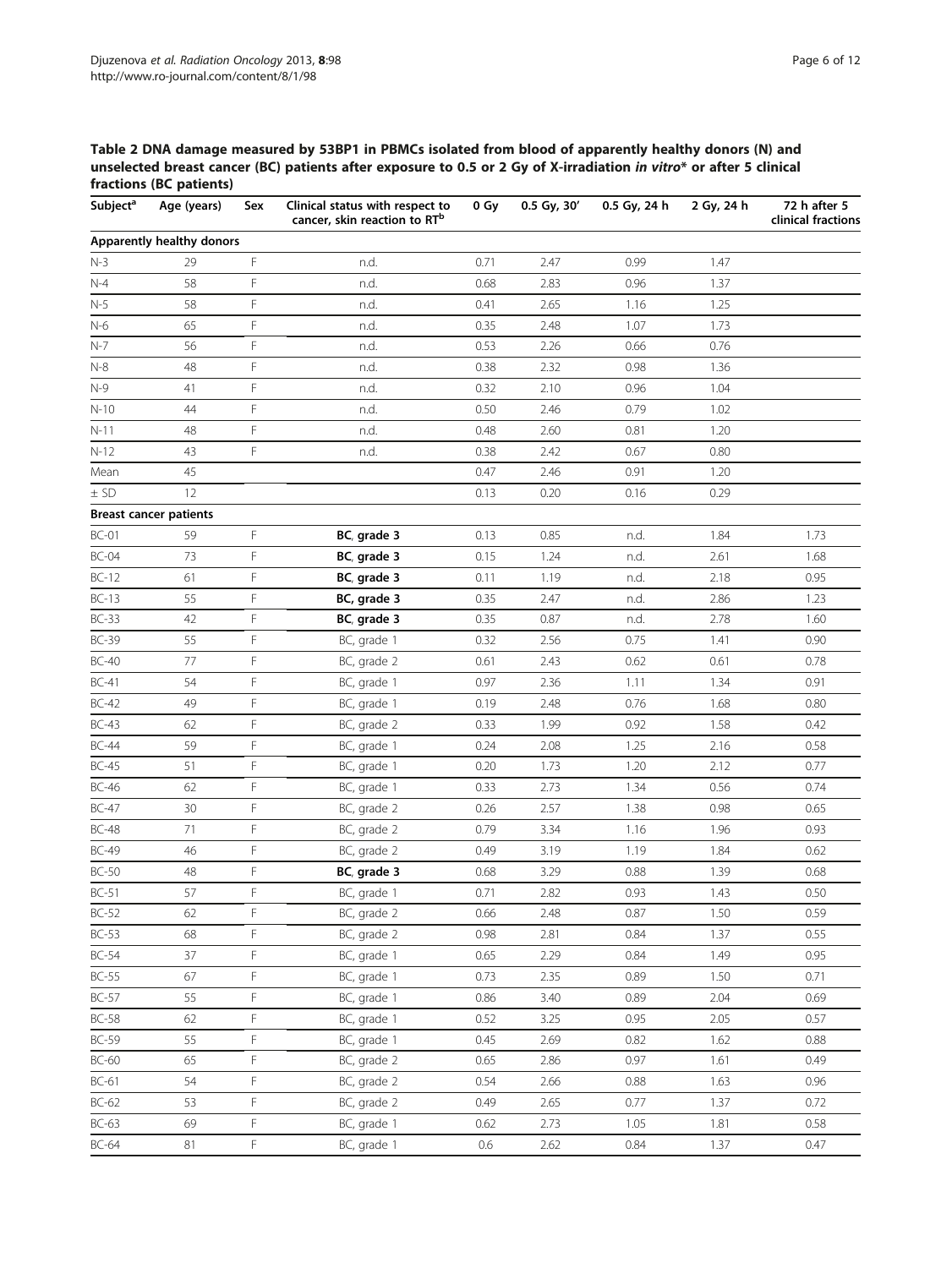<span id="page-6-0"></span>Table 2 DNA damage measured by 53BP1 in PBMCs isolated from blood of apparently healthy donors (N) and unselected breast cancer (BC) patients after exposure to 0.5 or 2 Gy of X-irradiation in vitro\* or after 5 clinical fractions (BC patients) (Continued)

| BC-65        | 38  | BC, grade 2 | 0.58 | 2.35 | 0.95 | 1.70 | 0.87 |
|--------------|-----|-------------|------|------|------|------|------|
|              |     |             |      |      |      |      |      |
| <b>BC-66</b> | 77  | BC, grade 1 | 0.46 | 2.46 | 0.83 | 1.44 | 0.57 |
| BC-67        | 48  | BC, grade 1 | 0.43 | .87  | 0.86 | 1.52 | 0.66 |
| <b>BC-68</b> | 49  | BC, grade 2 | 0.42 | 2.49 | 0.65 | 1.73 | 0.73 |
| BC-69        | 51  | BC, grade 1 | 0.41 | 2.00 | 0.84 | 1.70 | 0.49 |
| Mean         | 57  |             | 0.49 | 2.40 | 0.94 | 1.70 | 0.80 |
| $\pm$ SD     | ר י |             | 0.23 | 0.63 | 0.19 | 0.49 | 0.32 |

\*Each indicated DNA damage parameter represents the mean value obtained on the cells from a given individual. Bold fonts indicate the unselected BC patients who revealed an adverse acute skin reaction to RT;

<sup>a</sup>Case number was according to our files;

**b**Early skin reaction according RTOG score (Cox et al., 1995) [[26](#page-11-0)]. RTOG grade: 1 - follicular, faint or dull erythema, dry desquamation; 2 - tender or bright erythema, moderate edema; 3 - confluent, moist desquamation, pitting edema; 4 - ulceration, haemorrhage, necrosis.

Abbreviations used: N, normal; BC, breast cancer; F, female; n.d. indicates not determined.

# Results

The damage to DNA and its repair kinetics were evaluated up to 24 h after exposure to 0.5 Gy or 2 Gy of Xrays in vitro. The extent of DNA damage was assessed by counting the number of histone γ-H2AX foci, a

sensitive marker of DNA double-strand breaks (DSBs) [[28\]](#page-11-0). The mean data from 500 nuclei were determined for the cell samples from each tested individual (Figure [1](#page-2-0)). The means for each tested group of individuals are also shown in Figure [1.](#page-2-0)



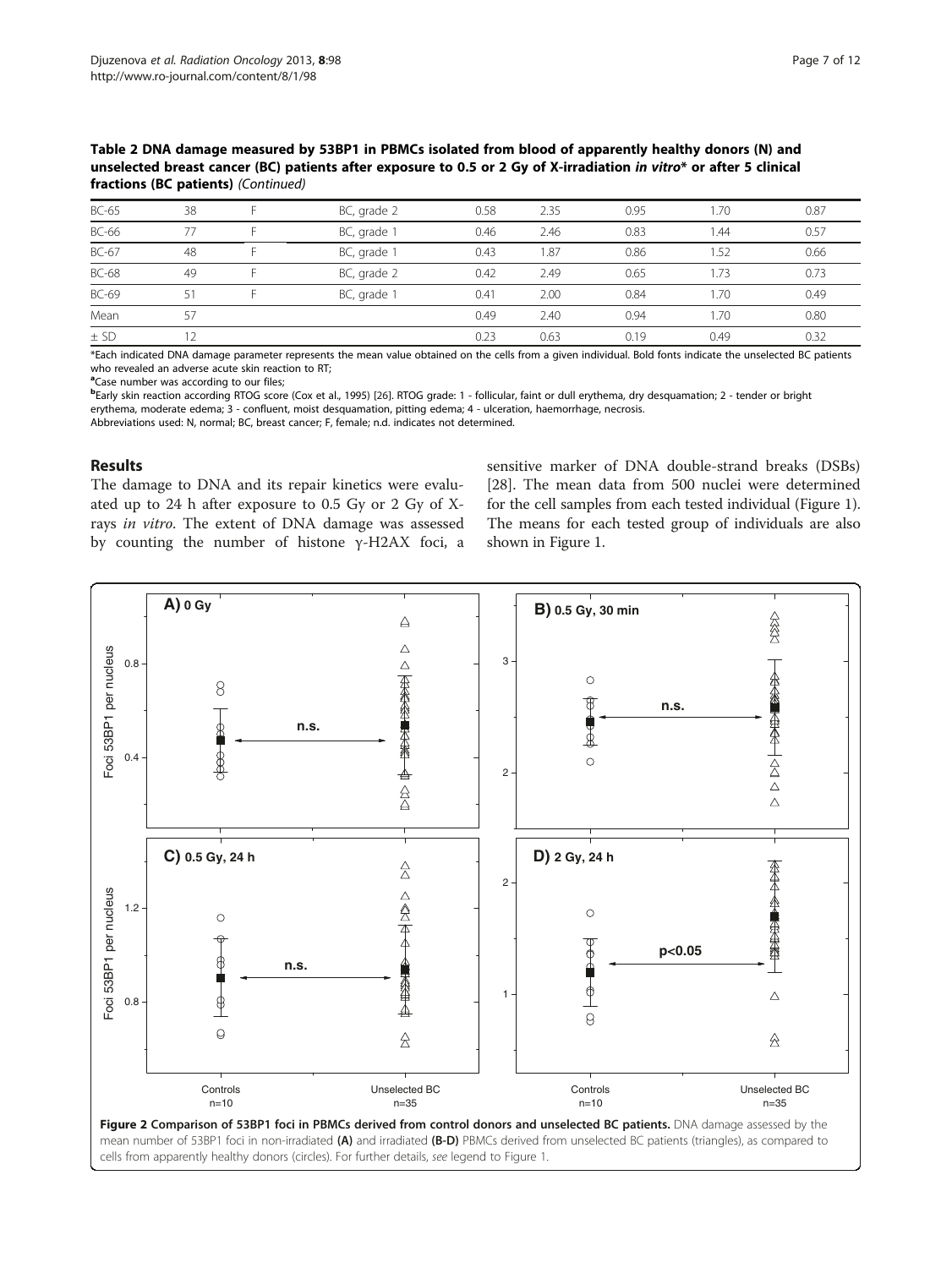<span id="page-7-0"></span>The data on initial, residual and background DNA damage measured by histone γ-H2AX for each individual, as well as the age, sex and grade of skin reaction to RT are given in Table [1,](#page-3-0) from which the following trends are obvious (see also Figure [1\)](#page-2-0). Although non-irradiated cells of some cancer patients exhibited noticeably lower baseline amounts of DNA damage, i.e. in the range of controls, the mean value of background DNA damage (Figure [1](#page-2-0)A) was higher (0.2±0.2 foci/nucleus) in the BC patient group, as compared to the group of healthy individuals (0.1±0.1). However, the difference does not reach statistical significance, which may be in part due to the strong interindividual variability. In contrast, after irradiation in vitro, the  $\gamma$ -H2AX assay did reveal significant differences between the two groups in terms of their initial (Figure [1B](#page-2-0), 0. 5 Gy, 30 min) and residual levels of DNA damage (Figure [1](#page-2-0)D, 2 Gy, 24 h).

In addition, the foci numbers of 53BP1, a sensor of DNA damage [\[25\]](#page-11-0), were compared between 10 healthy samples and 35 samples from BC patients (Table [2\)](#page-5-0). As seen in Figure [2,](#page-6-0) the mean expression levels of this marker protein were very similar in two groups, except for the time point of 24 h after irradiation with 2 Gy. As suggested by a reviewer, we compared the expression of γ-H2AX and 53BP1 per nucleus at different time and radiation doses. Judging from the correlation coefficients given in Additional file [1:](#page-10-0) Figure S1, there was a weak correlation between residual amounts of γ-H2AX and 53BP1 foci (Additional file [1:](#page-10-0) Figure S1, parts C and D), but no correlation (Additional file [1](#page-10-0): Figure S1, parts A and B) was found between background and induced (0.5 Gy, 30 min) γ-H2AX and 53BP1 foci.

Out of 57 prospectively recruited BC patients, six exhibited an increased early skin reaction to RT (grade 3 according RTOG score, see Table [1](#page-3-0), cases BC01, BC04, BC12, BC13, BC33 and BC48). Based on the clinical skin reaction of radiotherapy patients we analyzed retrospectively the initial, residual and background DNA damage

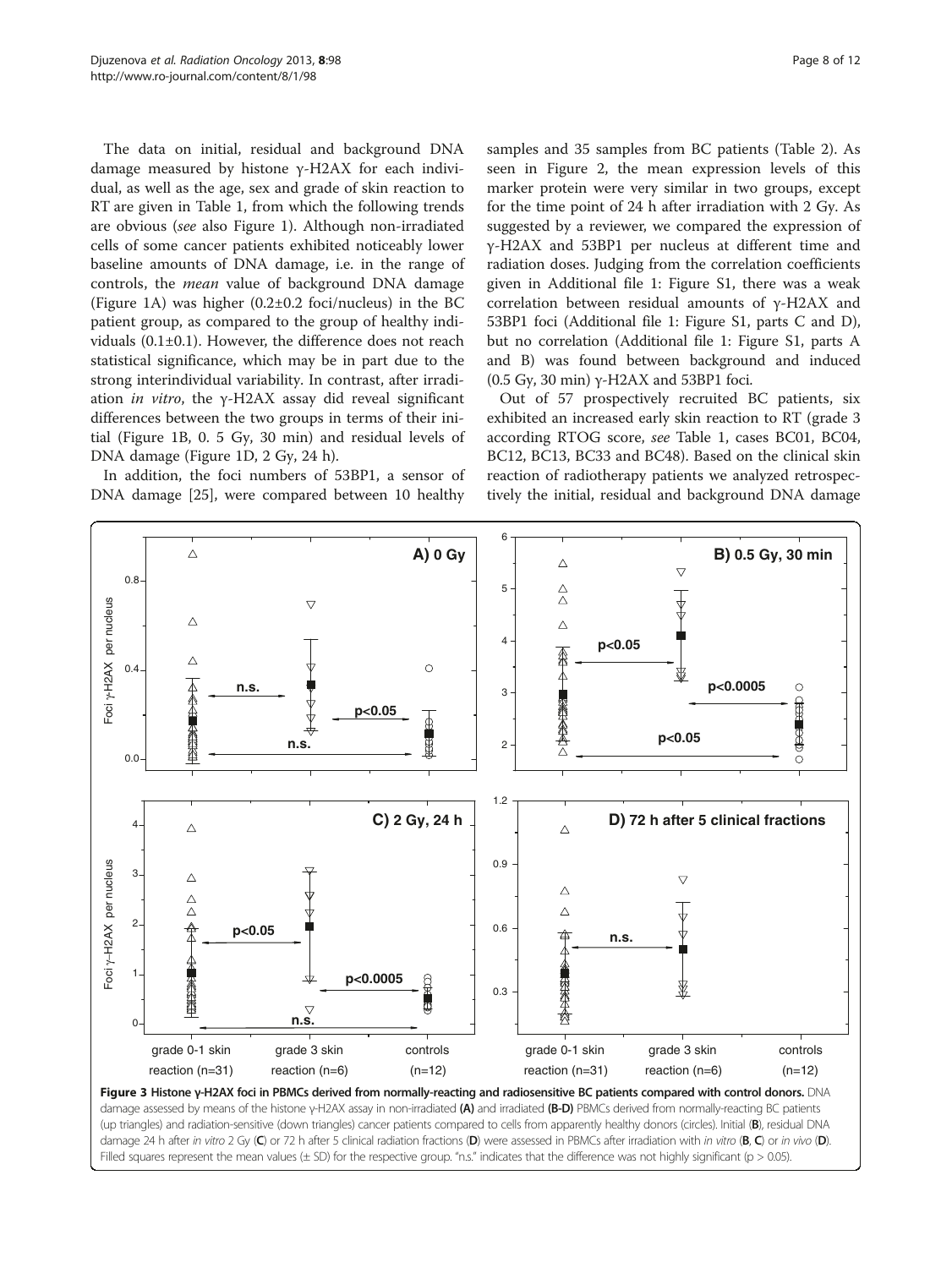measured by histone γ-H2AX between the groups of BC patients with normal (RTOG grade 0 and 1, n=31) and an adverse (RTOG grade 3, n=6) skin reaction to RT compared with the healthy donors (Figure [3\)](#page-7-0). As seen in Figure [3](#page-7-0)A, background DNA damage in PBMCs from BC patients with increased clinical skin reaction was higher than that from control donors. The induced DNA damage 30 min after *in vitro* application of 0.5 Gy (Figure [3B](#page-7-0)) and the residual DNA damage (Figure [3C](#page-7-0), 2 Gy, 24 h) were higher in both BC groups than that in the cells from controls. However, blood samples taken from BC patients 72 h after the fifth clinical radiation dose showed mostly similar histone γ-H2AX expression in both groups of patients (Figure [3D](#page-7-0)).

In order to elucidate the observed increase in the mean numbers of γ-H2AX foci in cells derived from hypersensitive cancer patients, we further analyzed the distributions of γ-H2AX foci within different cell samples. Figure 4 shows exemplarily the histograms of  $γ$ -H2AX foci per nucleus in cells from BC patients with normal (BC-25, BC-28, BC-57, top histograms) and adverse (BC-01, BC-04, BC-12, BC-13, bottom histograms) clinical sensitivity to RT. The PBMCs taken before clinical RT were irradiated in vitro with 2 Gy and allowed to repair 24 h post-IR, fixed and stained for histone γ-H2AX. We found that the fraction of γ-H2AX focinegative cells in samples from normal sensitive BC patients was about 40%, whereas only 14% of cells were γ-H2AX negative in the samples from hypersensitive BC patients at this time point. The mean number of foci per nucleus in the samples from normally-reacting BC patients was about 1.0. Compared to the cells from normally-reacting BC patients, the histograms of cells from clinically sensitive BC patients were shifted to higher values, showing in average of about 2–3 foci per nucleus.

In addition, as mentioned in the Materials and Methods, blood samples were withdrawn from all recruited BC patients after 5 clinical fractions and analyzed for γ-H2AX and 53BP1 foci. As seen in Figure [5](#page-9-0)A, the mean number of γ-H2AX foci per patient's sample after 5 clinical fractions was significantly higher (0.39±0.19) than before RT (0.18±0.19). A group of BC patients with adverse skin reaction to RT showed an even higher number of γ-H2AX foci (0.50±0.22).

The quantification of 53BP1 foci (Figure [5B](#page-9-0)) was conducted in a smaller patients' group ( $n=35$  vs.  $n=57$ tested for γ-H2AX), which however, contained all clinically sensitive BC patients (n=6) who showed an adverse skin reaction to RT. Comparison of the mean number of 53BP1 foci per patient's sample after 5 clinical fractions revealed a significantly increased foci numbers after clinical irradiation  $(0.8\pm0.3 \text{ vs. } 0.5\pm0.2 \text{ before RT})$  for the whole group tested (n=35). A subset of BC patients with adverse skin reaction to RT showed much higher number of 53BP1 foci (1.3±0.4) after 5 clinical fractions.

As suggested by a referee, we performed correlation analysis between tumor stage and the expression of γ-H2AX and 53BP1 foci. As seen in Additional file [1](#page-10-0): Figure S2, tumor stages DCIS, T1 and T2 exhibited similar levels of expression of both γ-H2AX and 53BP1. In

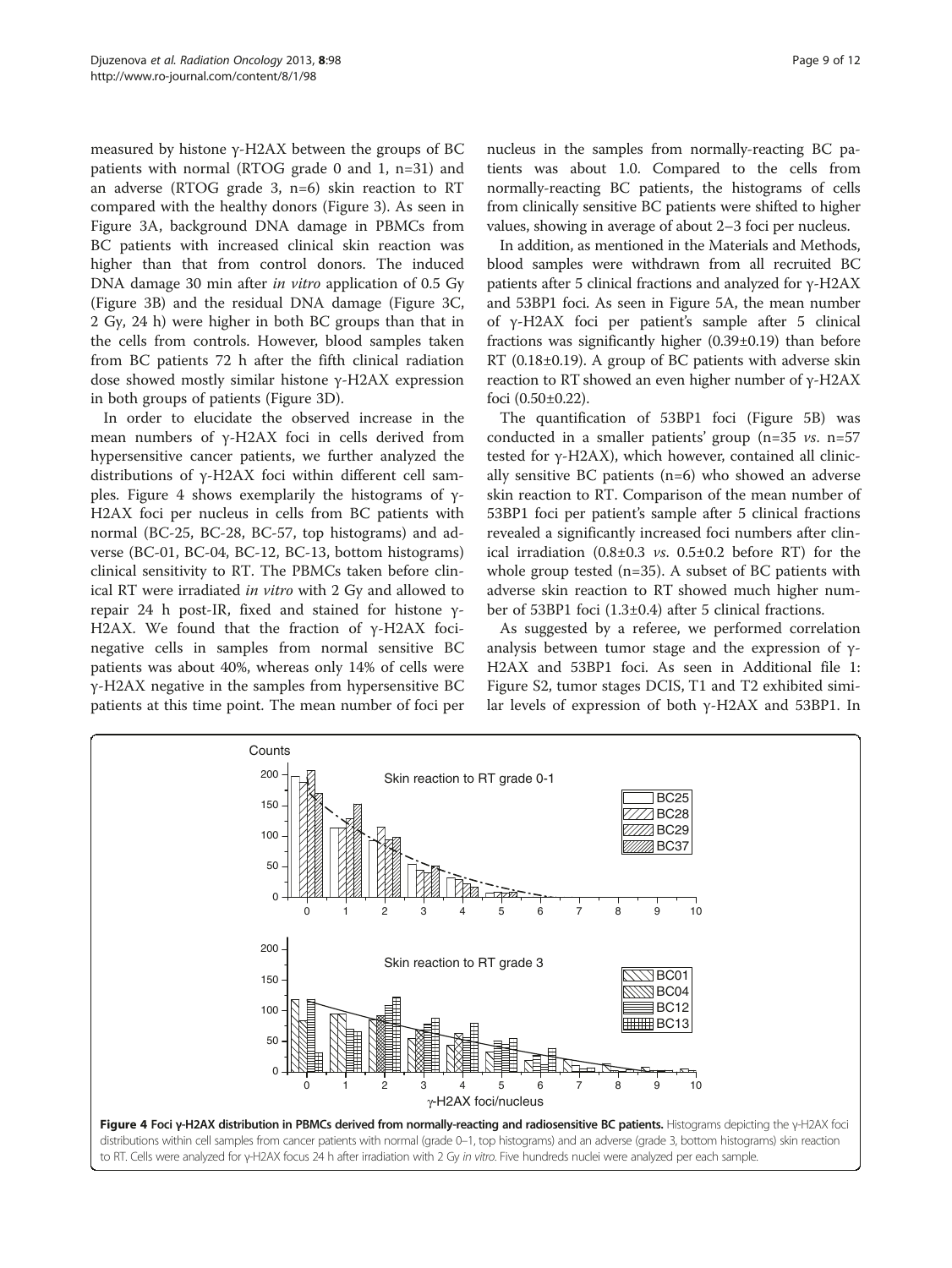<span id="page-9-0"></span>

case of the advanced tumor stages T3 and T4, each counted only once, no statistical analysis could be done.

# **Discussion**

In this study, peripheral blood cells isolated from (1) unselected BC patients, and (2) healthy individuals were analyzed for their DNA damage using the histone γ-H2AX assay. During or after RT a small group of patients (n=6) showed an adverse early skin reaction to RT. The analysis of non-irradiated cell samples did not reveal any differences in the background DNA damage levels between the group of healthy donors and unselected BC patients (Figure [1A](#page-2-0)). However, if the radiotherapy patients' group was split into the subgroups according to their acute clinical skin reaction (RTOG), the background DNA damage in cells derived from hypersensitive BC patients was significantly higher than that in healthy donors (Figure [3A](#page-7-0)). Irradiation in vitro of the samples from BC patients revealed an increased (p < 0.05) amount of γ-H2AX foci 30 min (Figure [1](#page-2-0)B, 0.5 Gy) and 24 h post-IR (Figure [1D](#page-2-0), 2 Gy). The differences in γ-H2AX foci amounts 30 min and 24 h post-IR with 0.5 Gy and 2 Gy, respectively became even higher  $(p<0.0005)$  if the groups of healthy donors and the patients with an adverse clinical reaction to RT (Figure [3B](#page-7-0), [3C](#page-7-0)) were compared. In addition, the mean background value of γ-H2AX in the samples of hypersensitive BC patients was significantly higher  $(p<0.05)$ than in control group. Interestingly, retrospective analysis of the groups of BC patients with normal (n=31) and an adverse (n=6) clinical reaction to RT revealed statistically significant differences in the induction (Figure [3B](#page-7-0)) and repair (Figure [3](#page-7-0)C) of DNA damage 30 min and 24 h post-IR with 0.5 and 2 Gy in vitro.

Our results disagree with those of Vasireddy et al. (2010) [\[23](#page-11-0)] who have found no differences in levels of both basal and radiation-induced DNA damage in cells from tumor patients with increased clinical radiosensitivity and healthy controls [[23\]](#page-11-0). The reasons for the discrepancy might reside in the patients' and controls' cohorts, cancer stage, treatment prior to blood sampling, arbitrary determined cut-off values, experimental protocols, methods of foci quantification (flow cytometry vs. fluorescence microscopy) as well as in interlaboratory variability. Moreover, in contrast to the present and several other studies [\[18,20,21](#page-11-0)], which analyzed primary PBMCs or T-cells [\[19\]](#page-11-0), the paper of Vasireddy et al. (2010) [[23](#page-11-0)] used lymphoblastoid cell lines (LCLs) derived from cells of tumor patients [[23\]](#page-11-0). Besides this, the quantification of histone γ-H2AX foci by fluorescence microscopy appears to differ greatly between laboratories. Thus, the background values of about 0.07-0.08 γ-H2AX foci pro lymphocyte in non-irradiated cells reported by Fleckenstein et al. (2012) [[21](#page-11-0)] are some 3 times lower than the values presented here in Figure [1A](#page-2-0).

As mentioned before, we found the differences in the induction and disappearance of  $γ$ -H2AX foci between the groups of patients with an adverse skin reaction to RT and normally-reacting patients or healthy donors (Figure [3B](#page-7-0), [3](#page-7-0)C). These results disagree with the findings of some studies [[19](#page-11-0),[20](#page-11-0)] who observed, by flow cytometry, a higher fluorescence of histone γ-H2AX in irradiated cells from healthy donors, as compared to the patients with severe side effects after RT. At the same time, the protracted rate of disappearance of histone γ-H2AX foci found in our study in cells of radiationsensitive cancer patients corroborate well the data of Bourton et al. (2011) [\[20](#page-11-0)]. It may be argued that in the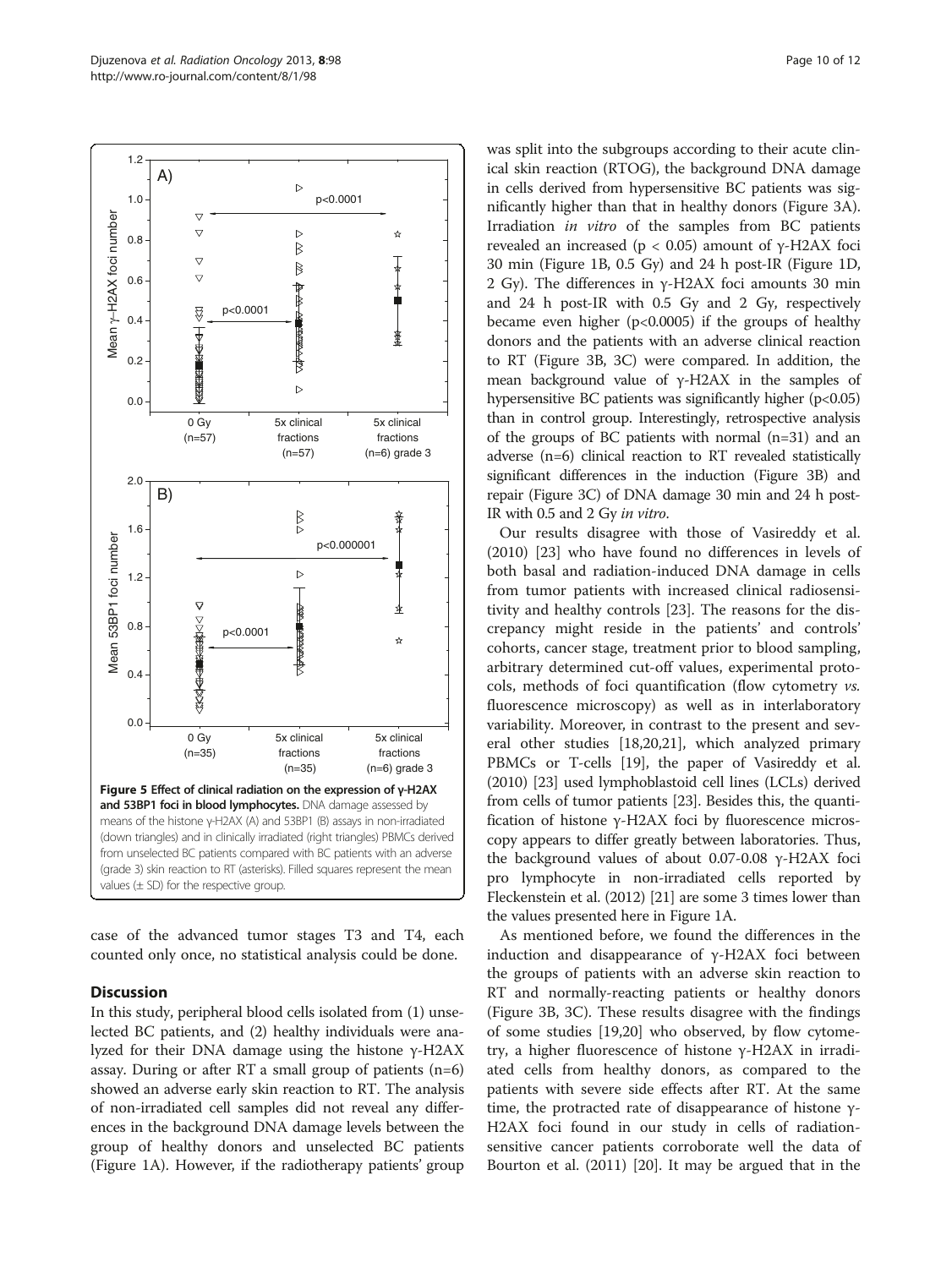<span id="page-10-0"></span>present study the small control group (an average age of 45±12 years) was younger than the group of BC patients (mean age of  $57\pm12$  years). The literature on age dependence of γ-H2AX formation, however, seems quite controversial. Based on the comparison of two donors groups differing markedly in age (31–45 vs. 50–72 years), Firsanov et al. (2011) [[29\]](#page-11-0) conclude that the dynamics of γ-H2AX formation is independent of age [[29](#page-11-0)]. In contrast, Sedelnikova et al. (2008) found [[30](#page-11-0)], by comparing two groups with a much larger deviation (21–30 years vs. 60–72 years) in age than our groups, that the portions (about 30%) of cells containing γ-H2AX foci in older individuals (60–72 years) was higher than in younger individuals (about 20%). But the incidence of  $γ$ -H2AX foci in response to IR was found to be age independent [\[30\]](#page-11-0).

Since fortunately only a minority (about 5%) of RT patients develop either acute or late radiotoxic responses during or after RT [\[31\]](#page-11-0), a cohort of 57 prospectively recruited BC patients in our study was too small to reveal several radiation-sensitive patients. Among them, we observed a small group (n=6) of patients exhibiting early skin radiotoxicity during or shortly after RT. Even so, there was a correlation of radiation response in vivo with increased initial and/or residual DNA damage level after irradiation in vitro, as well as with increased background DNA damage in a γ-H2AX assay compared to healthy controls. Furthermore, we found differences in the initial and residual DNA damage between irradiated cells from tumor patients with normal and those with an adverse clinical sensitivity to RT (Figure [3B](#page-7-0), [3C](#page-7-0), first and second data sets). In addition, samples derived from BC patients after 5 clinical radiation fractions showed an increased amount of γ-H2AX foci compared with that obtained before RT (Figure [5\)](#page-9-0).

The second marker of DNA DSB formation studied here was the 53BP1 protein. Given that the γ-H2AX test reveals a DSB-induced protein modification and the 53BP1 foci indicate the accumulation of a DSB-modified chromatin protein [\[25,32](#page-11-0)], both types of radiationinduced foci should be very similar at all measurement points and mostly overlapping in fluorescence images [[33\]](#page-11-0). In our hands, however, the 53BP1 assay was less sensitive than that for histone γ-H2AX in case of endogeneous (0 Gy) and induced (0.5 Gy, 30 min) foci. There may be at least two reasons for the observed discrepancy between two assays. Firstly, the quantification of γ-H2AX and 53BP1 foci was done in partially overlapping but different patients' cohorts. Secondly, for detection of γ-H2AX and 53BP1 we used commercially available antibodies which were very different in their immunological properties, i.e. highly specific monoclonal antibodies against γ-H2AX and less selective polyclonal antibodies against 53BP1. Therefore, it cannot be

excluded that if both antibody preparations were of the same specificity the tests would yield similar results. Besides this, the 53BP1 analysis was done for a much smaller patient's group (n=35), as compared to  $\gamma$ -H2AX assay (n=57). Nevertheless, residual (24 h post-IR) foci of both proteins were found to be weakly correlated (Figure S1).

In conclusion, prospectively recruited BC patients showed on average increased initial and residual DNA damage levels measured by histone γ-H2AX, as compared with the healthy group. However, due to a large interindividual variability, it was not possible to discriminate BC patients from healthy individuals. But a minor (n=6) group of retrospectively identified BC patients with an adverse skin reaction to RT (analyzed separately from normally-reacting BC patients), showed striking differences by the γ-H2AX assay with respect to healthy individuals. The  $\gamma$ -H2AX assay was also able to identify BC patients with normal clinical reaction to RT on the basis of the induced and residual DNA damage, but not on the basis of background DNA damage. A larger study would be necessary in order to investigate the complex mechanisms behind the normal tissue radiotoxicity.

# Additional file

[Additional file 1: Table S1.](http://www.biomedcentral.com/content/supplementary/1748-717X-8-98-S1.doc) Demographic characteristics of patients undergoing radiation therapy. Table S2. Demographic characteristics of patients undergoing radiation therapy (Summary). Figure S1. Correlational analysis of mean γ-H2AX and 53BP1 foci counts from 500 nuclei per sample. Non-irradiated and irradiated with 0.5 and 2 Gy lymphocytes were fixed 30 min or 24 post-IR. The expression of both proteins was analyzed simultaneously at each time and IR points for n=30 blood samples (BC39-BC69). Figure S2. Correlation between the γ-H2AX/53BP1 foci expression and tumor staging. Peripheral lymphocytes were prepared from the blood samples derived from breast cancer patients. Foci counting for γ-H2AX and 53BP1 foci were performed in non-irradiated and irradiated with 0.5 Gy samples 30 min post-IR derived from 57 and 39 patients, respectively.

#### Abbreviations

BC: Breast cancer; IR: Ionizing radiation; PBS: Phosphate buffered saline; PBMCs: Peripheral blood mononuclear cells; RT: Radiotherapy.

#### Competing interests

The authors declare that they have no competing interests.

#### Authors' contributions

CSD, LVD and MF conceived of the study and drafted the manuscript. BP carried out patients' monitoring and helped to draft the manuscript. IE, AK and EW performed the experiments and summarized primary data. All authors read and approved the final manuscript.

#### Acknowledgments

This work was supported by a grant (Nr. 109043) of the Deutsche Krebshilfe. This publication was funded by the German Research Foundation (DFG) and the University of Wuerzburg in the funding programme Open Access Publishing.

#### Author details

<sup>1</sup>Department of Radiation Oncology, University of Würzburg, Josef-Schneider-Str. 11, Würzburg D-97080, Germany. <sup>2</sup>Department of